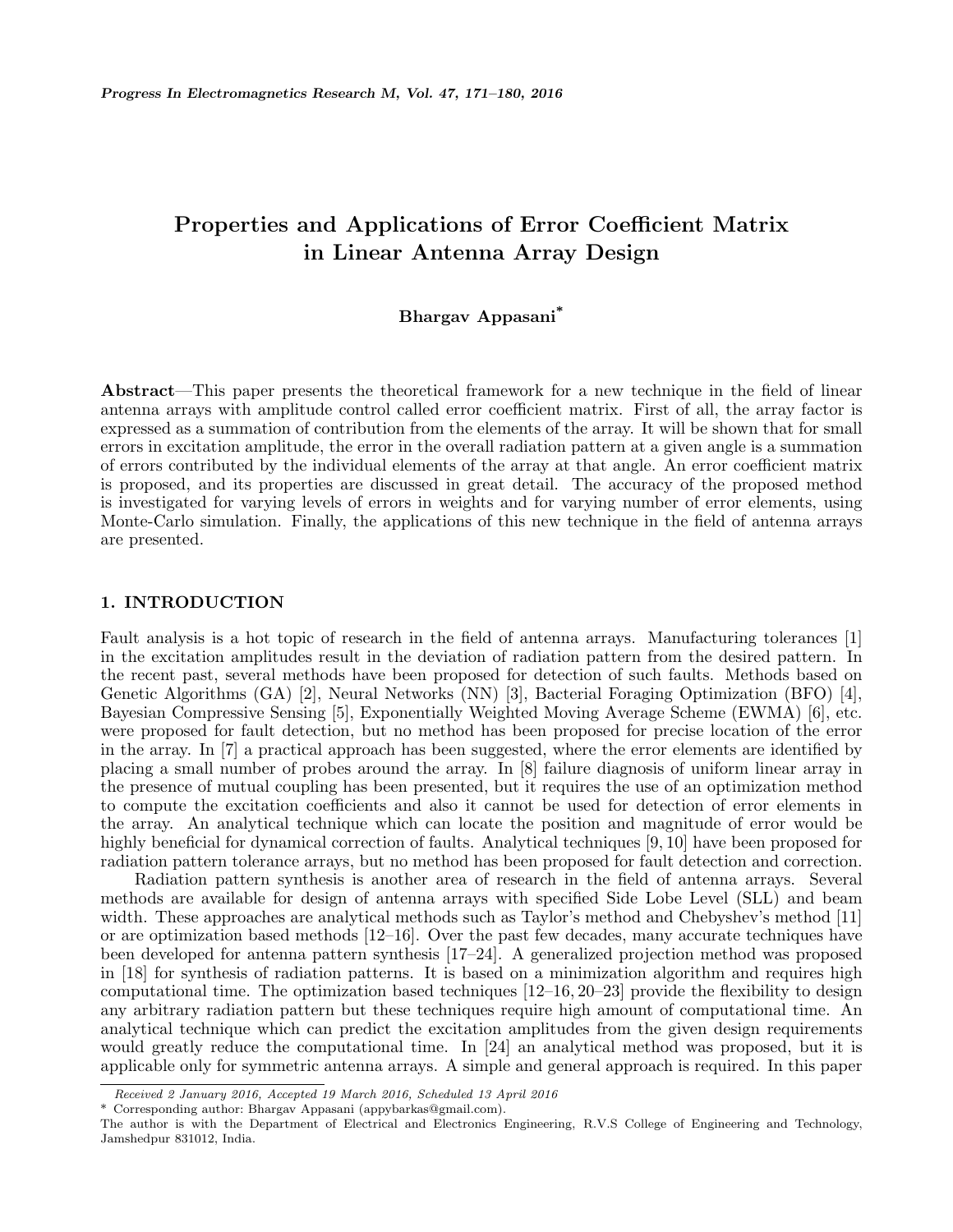an attempt is made to address these issues. The theoretical framework for a new technique called the error coefficient matrix is presented, which focuses on linear antenna arrays with amplitude control. Also, its properties and applications are presented. The simplicity of this method and its effectiveness is demonstrated for null placement in the radiation pattern.

The organization of the paper is as follows. The next section presents the mathematical foundation for the proposed technique. The accuracy of the proposed method is discussed for varying levels of errors in weights and for varying number of error elements, using Monte-Carlo simulation. In Section 3 the properties of the error coefficient matrix with relevant proofs are presented in great detail and its applications are presented in the fourth section. Also an example is presented, where the proposed technique is used for null placement in the radiation pattern. In the last and final section conclusions are presented along with the future scope of work.

#### **2. MATHEMATICAL FOUNDATIONS**

The radiation characteristics of an antenna array depend on several factors, such as the amplitude of excitation; inter element spacing and phase of excitation of the elements of the array. The radiation characteristics of the elements of the array are the same for all the elements. The above mentioned factors affect the array factor and so we are interested in the array factor of the antenna array, but not in the radiation characteristics of the individual elements in the array. The array factor of an '*N*' element array can be represented as:

$$
\text{AF}(\theta) = \sum_{i=0}^{N-1} a_i e^{J\beta d_i \cos(\theta)}.
$$
\n(1)

where  $\beta$  is  $2\pi/\lambda$  ( $\lambda$  is the wavelength)  $a_i$  the excitation amplitude of the  $(i + 1)$ th element,  $d_i$  the distance of the  $(i + 1)$ th element from the first element and  $J = \text{sqrt}(-1)$ . The range of angle ' $\theta$ ' is taken from 0*◦* to 90*◦* .

If all the elements of the array are separated by a uniform spacing of *k*, the array factor can be expressed as follows:

$$
AF(\theta) = \sum_{i=0}^{N-1} a_i e^{J\beta ik \cos(\theta)}.
$$

Expanding the above equation and separating it into real and imaginary term results in

$$
\begin{aligned} \n\text{AF}(\theta) &= \sum_{i=0}^{N-1} a_i e^{J\beta ik \cos(\theta)}.\\ \n\text{AF}(\theta) &= \sum_{i=0}^{N-1} a_i \cos\left(\beta ik \cos(\theta)\right) + J \sum_{i=0}^{N-1} a_i \sin\left(\beta ik \cos(\theta)\right). \n\end{aligned} \tag{2}
$$

As we are interested in the power radiated by the array, we find the square of the magnitude of the array factor. So finding the absolute value of Equation (2) and then squaring it on both sides results in

$$
|\text{AF}(\theta)|^2 = \left(\sum_{i=0}^{N-1} a_i \cos(\beta i k \cos(\theta))\right)^2 + \left(\sum_{i=0}^{N-1} a_i \sin(\beta i k \cos(\theta))\right)^2.
$$
  
\n
$$
|\text{AF}(\theta)|^2 = \sum_{i=0}^{N-1} \sum_{j=0}^{N-1} a_i a_j \cos(\beta i k \cos(\theta)) \cos(\beta j k \cos(\theta))
$$
  
\n
$$
+ \sum_{i=0}^{N-1} \sum_{j=0}^{N-1} a_i a_j \sin(\beta i k \cos(\theta)) \sin(\beta j k \cos(\theta)).
$$
  
\n
$$
|\text{AF}(\theta)|^2 = \sum_{i=0}^{N-1} \sum_{j=0}^{N-1} a_i a_j \cos(\beta k(i-j) \cos(\theta)).
$$
\n(3)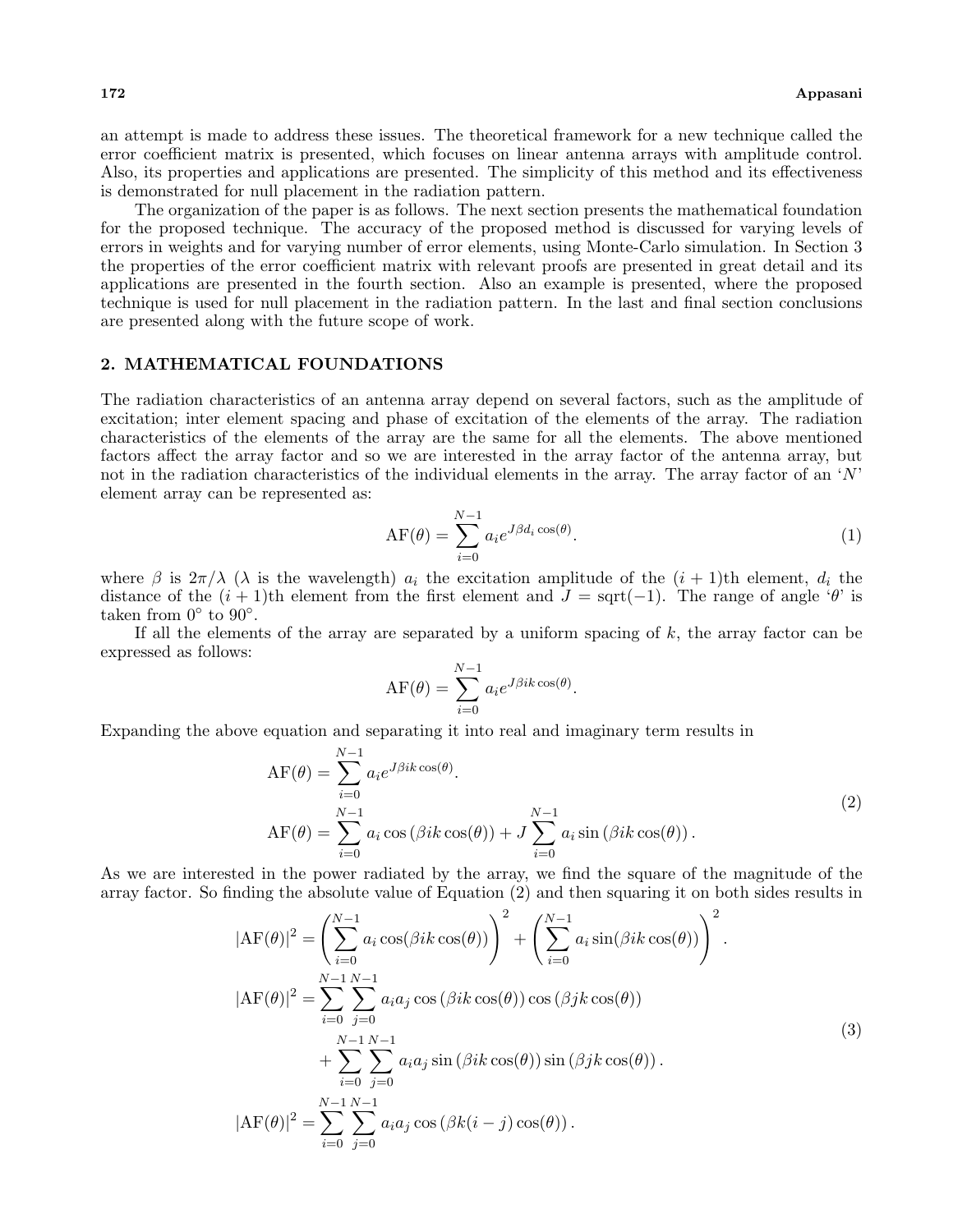#### **Progress In Electromagnetics Research M, Vol. 47, 2016 173**

From Equation (3) it can be seen that the power radiated by an array is the sum of the contribution from elements of the array. If a single error is introduced in the excitation amplitude at the *p*th position of the array and the magnitude of the error is  $\delta a_p$ , i.e.,  $a_p \to a_p + \delta a_p$ . The power radiated at the angle '*θ*' after the occurrence of error would be:

$$
|\text{AF}(\theta)_p|^2 = \sum_{i=0}^{N-1} \sum_{j=0}^{N-1} a_i a_j \cos(\beta k(i-j)\cos(\theta)) + \delta a_p \sum_{j=0}^{N-1} 2a_j \cos(\beta k(p-j)\cos(\theta)) + (\delta a_p)^2.
$$
 (4)

The deviation of the resultant radiation pattern from that of the desired radiation pattern at the angle  $\theta$  is given by the difference between Euations (4) and (3). This error is given by:

$$
\xi(\theta) = \delta a_p \sum_{j=0}^{N-1} 2a_j \cos(\beta k(p-j)\cos(\theta)) + (\delta a_p)^2.
$$
\n
$$
(5)
$$

If the magnitude of the deviation  $\xi(\theta)$  is large compared to, the error in excitation amplitude  $\delta a_p$  (i.e., for small errors in the amplitude of excitation) the term  $(\delta a_p)^2$  can be neglected. The resulting expression becomes:

$$
\xi(\theta) = \delta a_p \sum_{j=0}^{N-1} 2a_j \cos(\beta k(p-j)\cos(\theta)) = \delta a_p u_{p\theta}^N.
$$
\n(6)

The term  $u_{p\theta}^N$  is called as the error coefficient for *p*th position measured at the angle  $\theta$  of an *N* element array and is given by

$$
u_{p\theta}^{N} = \sum_{j=0}^{N-1} 2a_j \cos\left(\beta k(p-j)\cos(\theta)\right).
$$
 (7)

If two elements have errors in their excitation amplitudes, then the array factor becomes:

$$
|\text{AF}(\theta)_{pq}|^2 = \sum_{i=0}^{N-1} \sum_{j=0}^{N-1} a_i a_j \cos(\beta k(i-j)\cos(\theta)) + \delta a_p \sum_{j=0}^{N-1} 2a_j \cos(\beta k(p-j)\cos(\theta)) + (\delta a_p)^2 + \dots
$$
  
+ 
$$
\delta a_q \sum_{j=0}^{N-1} 2a_j \cos(\beta k(q-j)\cos(\theta)) + (\delta a_q)^2 + 2\delta a_p \delta a_q \cos(\beta k(p-q)\cos(\theta)). \tag{8}
$$

The errors in the magnitude of excitation are  $\delta a_p$  and  $\delta a_q$ , and the positions at which they occur are given by *p* and *q*, respectively. The deviation of the radiation pattern in this case from that of the desired radiation pattern can be given by the difference between Equation (8) and Equation (3):

$$
\xi(\theta) = \delta a_p \sum_{j=0}^{N-1} 2a_j \cos(\beta k(p-j)\cos(\theta)) + (\delta a_p)^2 + \delta a_q \sum_{j=0}^{N-1} 2a_j \cos(\beta k(q-j)\cos(\theta)) + (\delta a_q)^2 + \dots
$$
  
+2\delta a\_p \delta a\_q \cos(\beta k(p-q)\cos(\theta)). (9)

We can safely neglect the terms  $\delta a_p^2$ ,  $\delta a_q^2$  and  $\delta a_p \delta a_q$ , by properly choosing the angle  $\theta$  (in the case of pattern synthesis) to be within the main lobe range (to be discussed later) or by limiting the values of the errors in excitation amplitudes (this is automatically fulfilled in the case of fault detection due to manufacturing tolerances as the tolerance limits are usually small). The expression of error then becomes:

$$
\xi(\theta) = \delta a_p u_{p\theta}^N + \delta a_q u_{q\theta}^N. \tag{10}
$$

 $u_{p\theta}^N$  is the error coefficient for *p*th position and  $u_{q\theta}^N$  the error coefficient for *q*th position, both of them measured at the angle *θ*. From the above equation, it can be seen that the total error in the radiation pattern is a summation of errors contributed by the individual elements. Generalizing this principle in the case of *n* errors, the total deviation in the radiation pattern at a given angle  $\theta$  is given as:

$$
\xi(\theta) = \delta a_{i_1} u_{i_1 \theta}^N + \delta a_{i_2} u_{i_2 \theta}^N + \ldots + \delta a_{i_{n-1}} u_{i_{n-1} \theta}^N + \delta a_{i_n} u_{i_n \theta}^N. \tag{11}
$$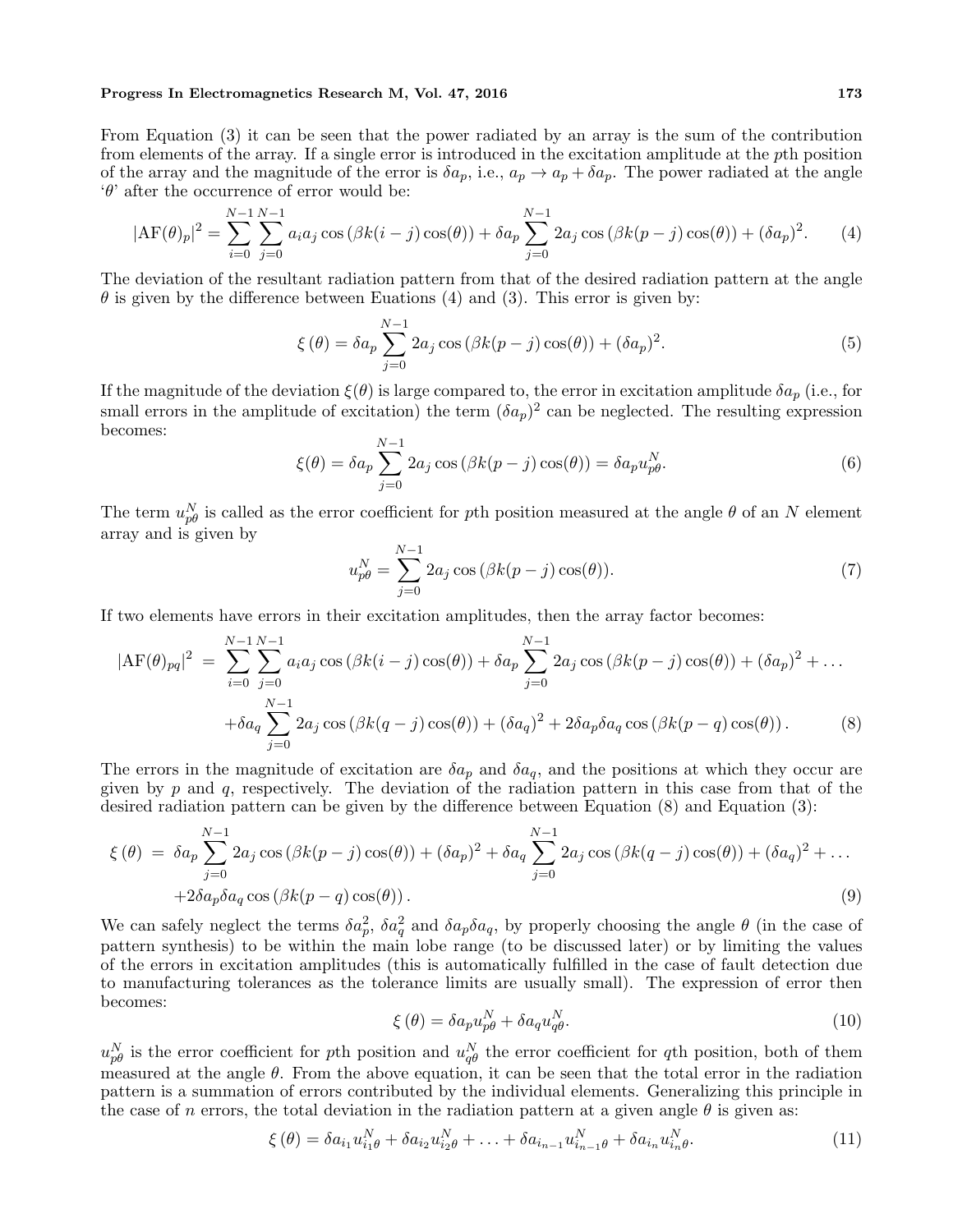where  $i_1, i_2, \ldots, i_n$  are the positions at which the errors occurs and  $\delta a_{i_1}, \delta a_{i_2}, \ldots, \delta a_{i_n}$  are the magnitude of errors in excitation at  $i_1, i_2, \ldots$  and  $i_n$  respectively. Since the remaining elements have no error in their excitation amplitude, their contribution to the overall error in the radiation pattern would be zero. Hence Equation (11) can also be written as:

$$
\xi(\theta) = \delta a_1 u_{1\theta}^N + \delta a_2 u_{2\theta}^N + \ldots + \delta a_{N-1} u_{(N-1)\theta}^N + \delta a_N u_{N\theta}^N. \tag{12}
$$

In the above equation, there are *N* unknowns of which there are *N − n* zeros, and the remaining are the errors in the excitation amplitudes. So, if we have at least *N* equations, then it is possible to find the errors in the excitation amplitudes of all the elements. These equations can be obtained easily by choosing *N* different angles and measuring the overall error in the radiation pattern. If  $\theta_1, \theta_2, \ldots, \theta_N$  are the angles at which the errors are measured, and  $\xi(\theta_1), \xi(\theta_2), \ldots, \xi(\theta_N)$  are the overall errors calculated at these angles, the error equations can be written in terms of matrix notation as given below:

*N*

*N*

$$
\begin{bmatrix}\n\xi(\theta_1) \\
\xi(\theta_2) \\
\vdots \\
\xi(\theta_N)\n\end{bmatrix} = \begin{bmatrix}\nu_{1\theta_1}^N & u_{2\theta_1}^N & \cdots & u_{N\theta_1}^N \\
u_{1\theta_2}^N & u_{2\theta_2}^N & \cdots & u_{N\theta_2}^N \\
\vdots & \vdots & \vdots & \vdots \\
u_{1\theta_N}^N & u_{2\theta_N}^N & \cdots & u_{N\theta_N}^N\n\end{bmatrix} \begin{bmatrix}\n\delta a_1 \\
\delta a_2 \\
\vdots \\
\delta a_N\n\end{bmatrix}.
$$
\n(13)

 $[E(\theta)]$  is called the error matrix,  $[U_{\theta}^N]$  called the error coefficient matrix of an *N* element array, and [*δA*] is the matrix containing the magnitude of errors of individual antenna elements. Since the error coefficient matrix and the error matrix can be determined, we can know the errors in the excitation amplitudes.

Before discussing the properties of the error coefficient matrix, the accuracy of the proposed method has to be investigated. Monte-Carlo simulation analysis is performed to investigate the reliability of the proposed technique. Monte-Carlo analysis is performed for varying levels of error in amplitudes and for varying number of error elements. A 12-element array was used, and the Monte-Carlo simulation was performed for 2000 generations. The R.M.S value of the difference between the actual error in radiation pattern and that of the error obtained from the simplified expression in Equation (12) is calculated for varying number of errors in amplitudes and varying number of elements. The results are shown in Table 1. The plot showing the variation in R.M.S value with respect to the angle from 0*◦* to 90*◦* is shown in Fig. 1.

From Table 1, it can be observed that in a given array the R.M.S value of error increases with increase in error magnitude and also with the increase in the number of error elements. However, the value of error is small, so the proposed method can be used for calculating the errors in radiation pattern for arrays having small errors in excitation amplitude (i.e., for *±*10% error limit) and having a small number of error elements.

An interesting observation can be made from Fig. 1. It can be observed that the R.M.S value of error is almost the same at all angles except for the angles within the main lobe range, and for the angles in the main lobe range, the R.M.S value of error is small. This is quite helpful to improve the accuracy of the proposed method for varying levels of error weights and for varying numbers of error elements.

**Table 1.** R.M.S values of difference between actual error and the error calculated using the proposed method, modeled by Monte-Carlo technique.

| Number of<br>error elements | Error $\%$ in excitation amplitudes |           |           |  |  |  |
|-----------------------------|-------------------------------------|-----------|-----------|--|--|--|
|                             | $\pm 10\%$                          | $\pm 5\%$ | $\pm 1\%$ |  |  |  |
|                             | 2.65                                | 1.31      | 0.264     |  |  |  |
|                             | 6.463                               | 3.47      | 0.63      |  |  |  |
|                             | 10.341                              | 5.064     |           |  |  |  |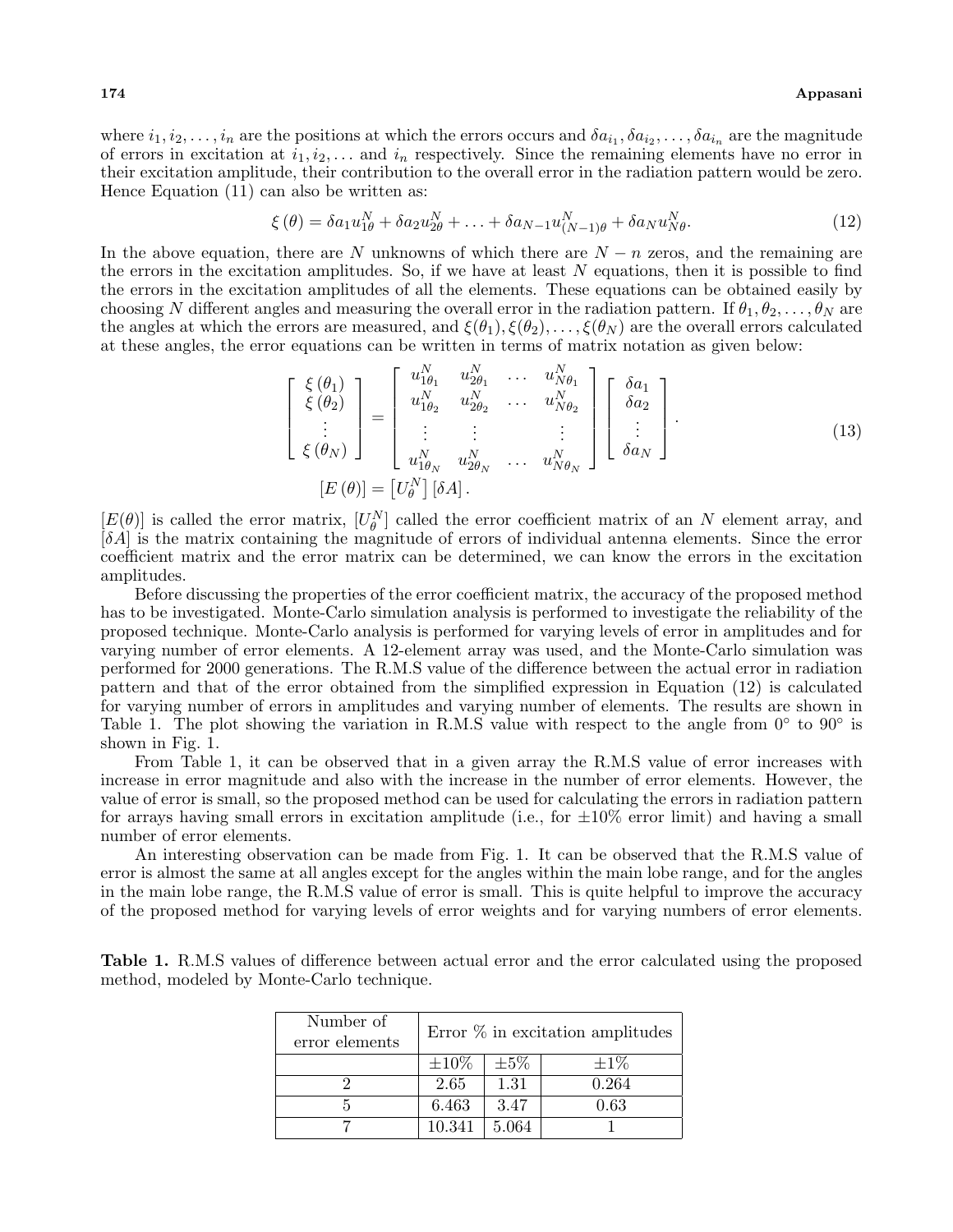

**Figure 1.** R.M.S error vs. angle when number of errors are (a) 7, (b) 5, (c) 2.

This observation indicates that the error calculated using Equation (12) is approximately the same as the original error in the radiation pattern, at these angles. So in Equation (12), by selecting the angles  $\theta_1, \theta_2, \ldots, \theta_N$  within the main lobe range, the accuracy of the results obtained using Equation (13) can be improved. The properties of the error coefficient matrix are discussed in the next section.

#### **3. PROPERTIES OF ERROR COEFFICIENT MATRIX**

Each element of an error coefficient matrix is given by Equation (7)

$$
u_{i\theta}^{N} = \sum_{j=0}^{N-1} 2a_j \cos(\beta k(i-j)\cos(\theta)).
$$

Writing the above equation in more general terms as an element of an array results in

$$
u_{ij} = \sum_{p=0}^{N-1} 2a_p \cos(\beta k(j-p)\cos(\theta_i)).
$$
\n(14)

where *j* is the position at which we are calculating the error coefficient and is equivalent to the term *i* in Equation (7). Similarly, *p* is equivalent to the term *j* in Equation (7).

There are several properties of this error coefficient matrix which are discussed in this section. The properties are as follows:

1. *Angle symmetry*: From Equation (14) we can clearly see that if we replace  $\theta_i$  with 180 −  $\theta_i$ , the elements of the error coefficient matrix will remain the same. So, we can choose the values of *θ*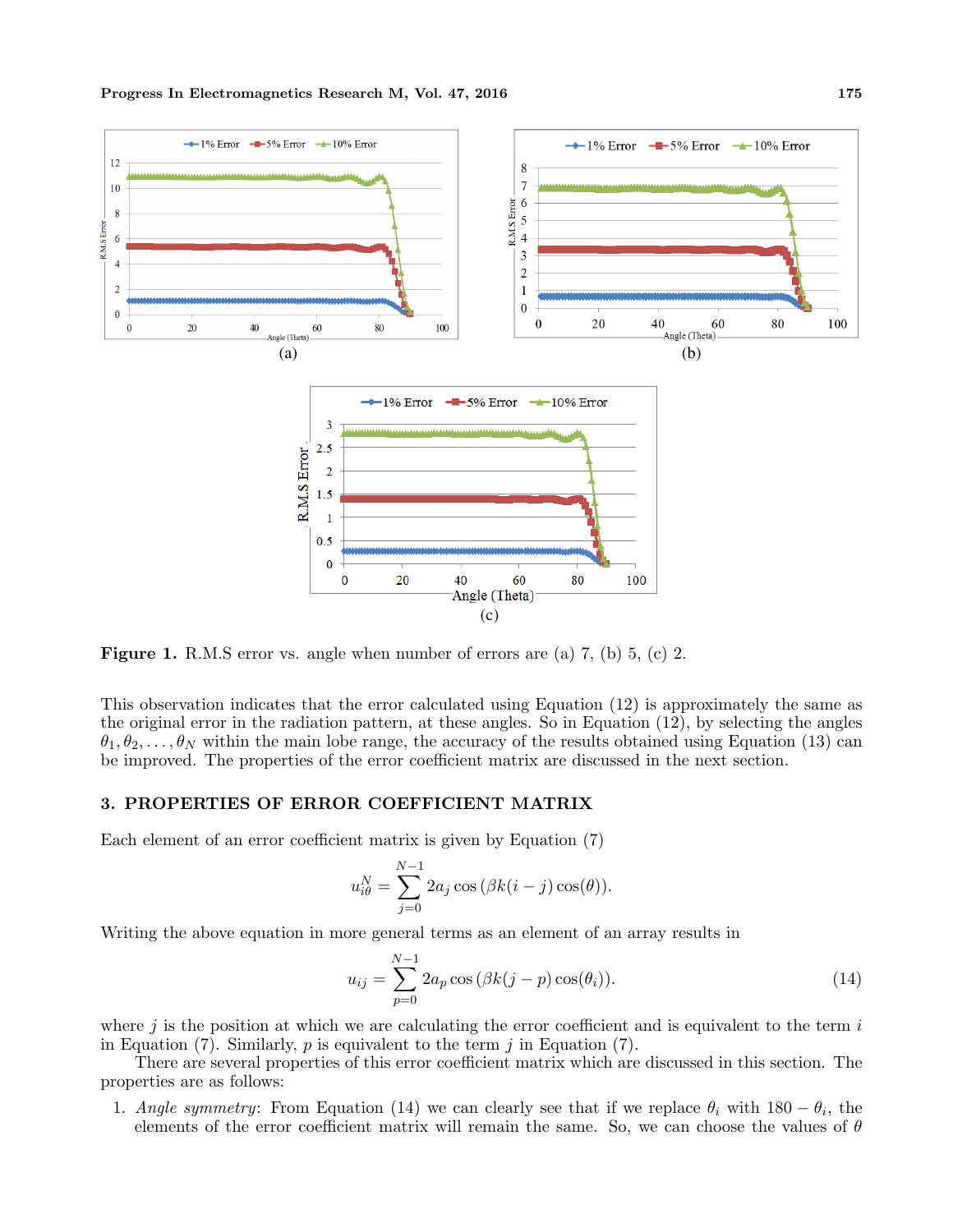with the range 0<sup>°</sup> to 90<sup>°</sup>. This property arises due to the symmetry of the radiation pattern with respect to 90*◦* .

*Proof* :

$$
u_{ij} = \sum_{p=0}^{N-1} 2a_p \cos(\beta k(j-p) \cos(180 - \theta_i)) = \sum_{p=0}^{N-1} 2a_p \cos(\beta k(j-p) \cos(\theta_i)).
$$

2. *Excitation symmetry*: If the elements of the array have symmetrical amplitude distribution, such as Chebyshev's distribution, then the elements of the error coefficient matrix would also be symmetrical.

*Proof* :

Since the amplitude distribution is symmetrical

$$
a_p = a_{N-1-p}.
$$
  

$$
u_{ij} = \sum_{p=0}^{N-1} 2a_p \cos(\beta k(j-p)\cos(\theta_i)).
$$
 (15)

The element of the error coefficient matrix located at the symmetrical position to the element  $u_{ij}$ is  $u_{i(N-1-j)}$ . From (14)  $u_{i(N-1-j)}$  is given by

$$
u_{i(N-1-j)} = \sum_{p=0}^{N-1} 2a_p \cos(\beta k(N-1-j-p)\cos(\theta_i)).
$$

Substituting Equation (15) in the above equation we get

$$
u_{i(N-1-j)} = \sum_{p=0}^{N-1} 2a_{N-1-p} \cos(\beta k(j - (N-1-p)) \cos(\theta_i)).
$$
  

$$
u_{i(N-1-j)} = \sum_{k=0}^{N-1} 2a_k \cos(\beta k(j-k) \cos(\theta_i)).
$$
  

$$
u_{i(N-1-j)} = u_{ij}.
$$

So arrays having symmetrical amplitude distributions have a symmetrical error coefficient matrix. This is demonstrated with the help of a 12-element array having Chebyshev's distribution. The excitation amplitude of each element and the angles at which the error is measured are shown in Table 2 and Table 3, respectively. The error coefficient matrix is calculated at these angles using MATLAB<sup>(R)</sup> and is shown below in Table 3. It can be seen that the error coefficient matrix is symmetrical about its center.

3. If the error coefficient matrix is singular, then the errors in the excitation amplitude cannot be determined uniquely using Equation (13). Several solutions are possible, and all of them may not satisfy the design requirements. Those solutions which do not satisfy the requirements can be discarded.

**Table 2.** Excitation amplitude and errors in excitation amplitude of a 12 element array.

| Excitation<br>$A$ mplitude | 0.008 | $\,0.053\,$ | 0.192 | 0.452 | 770<br>0.7 | $000$ .     | $000 \ldots$ | 770<br>$U \cdot I$<br>- 12 | 0.452 | 0.192 | 0.053 | $0.008\,$ |
|----------------------------|-------|-------------|-------|-------|------------|-------------|--------------|----------------------------|-------|-------|-------|-----------|
| Errors                     | 0.025 | $\,0.025\,$ |       | 0.011 | 0.027      | $\rm 0.035$ |              |                            |       |       |       |           |

**Table 3.** Angle at which the errors are measured and the corresponding errors in the radiation pattern.

| $\frac{1}{2}$ Angle   26.14   55.54   $\overline{23.88}$   74.19   88.44   65.72   30.95   52.57   9.70   81.57   79.17   73.60 |                                                                                                                            |  |  |  |  |  |
|---------------------------------------------------------------------------------------------------------------------------------|----------------------------------------------------------------------------------------------------------------------------|--|--|--|--|--|
| $Error$   0.001                                                                                                                 | $\mid 0.003 \mid 0.001 \mid 0.039 \mid 1.164 \mid 0.021 \mid 0.001 \mid 0.002 \mid 0.000 \mid 0.188 \mid 0.027 \mid 0.046$ |  |  |  |  |  |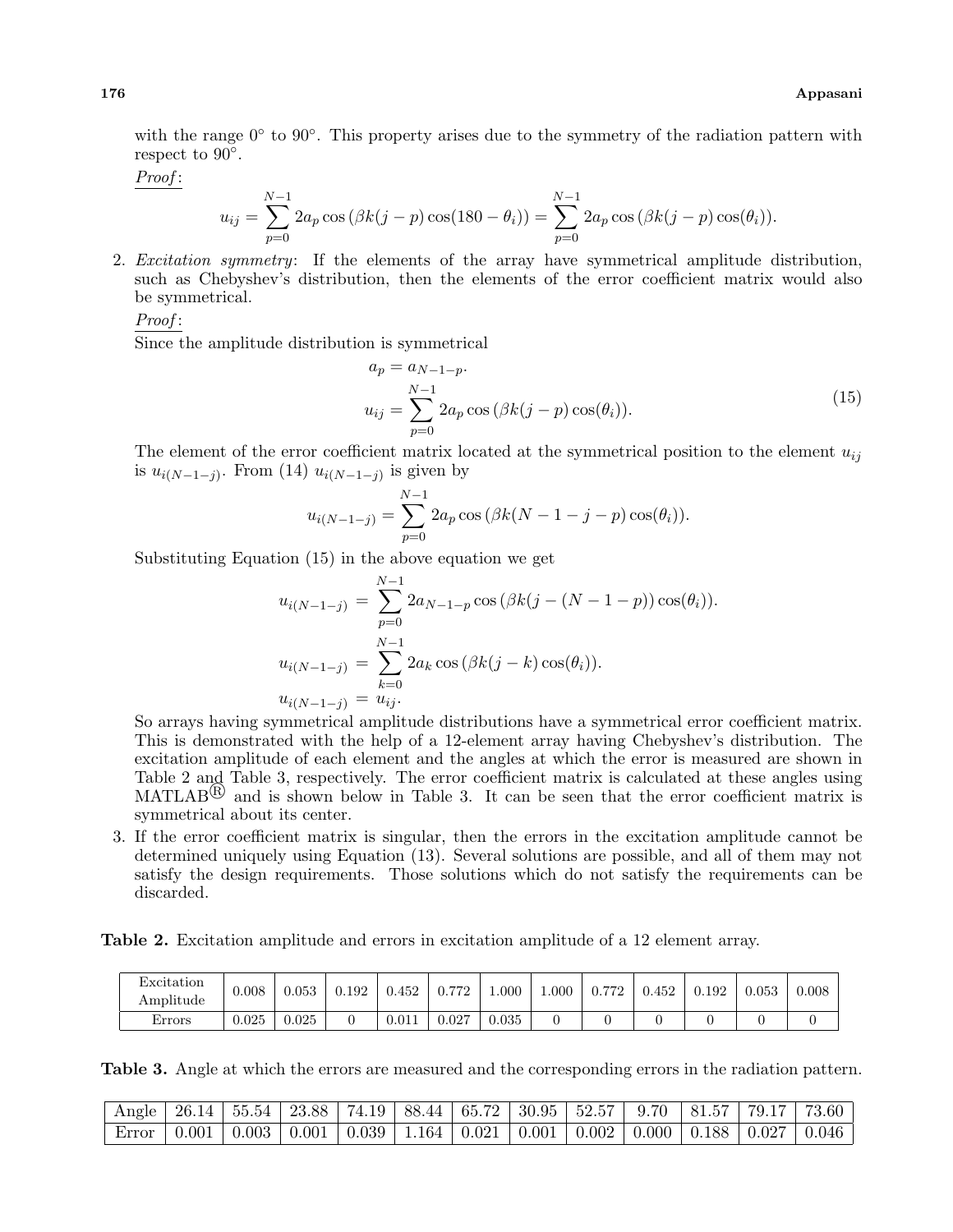#### **4. APPLICATIONS**

The technique presented in this paper has many applications in the field of antenna arrays. Some of these applications are listed below:

- 1. For fault location and fault correction, one should know the location of the occurrence of fault and the magnitude of the fault. Faults occur due to manufacturing tolerances in antenna arrays. The tolerance limit is small and hence, errors in the excitation amplitudes are also small. Using the proposed technique, it is possible to detect the location of faults and the magnitude of error in the excitation amplitude. If the error coefficient matrix is non-singular, then from Equation (13) it is possible to detect and correct the fault. But for arrays having symmetrical distributions, the error coefficient matrix is singular, and hence there will be more than one solution for Equation (13). In this case, the final solution has to be selected from all the possible solutions of Equation (13) after testing them for the actual occurrence of faults.
- 2. For the design of antenna arrays, having the desired radiation pattern, one should know the amplitude distribution of the elements of the array. For designing the arrays having the desired pattern, the deviation of the desired radiation pattern from that of a uniformly excited linear array is calculated at various angles (these angles should be selected in such a way that the deviation is large). The error coefficient matrix is then determined for these angles, and from Equation (13) the errors in the excitation amplitudes are calculated. These errors when added to the uniform distribution give the amplitude distribution needed to generate the desired radiation pattern.
- 3. This technique can be used for reduction of Side Lobe Level (SLL) and for null placement (or placement of minima).

The simplicity and effectiveness of the proposed technique can be demonstrated using the problem of a null placement. Consider a uniformly excited antenna array consisting of 12 elements, i.e., *N* = 12. The design problem is to place a null point at 25*◦* , keeping the radiation pattern unchanged at other angles. First, we generate the error matrix by taking the error at 25*◦* to be *−*100 and the error at remaining angles is taken as zero. The error coefficient matrix is calculated for 100 angles. By increasing the number of angles, in effect, we are increasing the number of observation points, and hence the accuracy of the result improves. The errors in the excitation magnitudes needed for null placement at 25*◦* are obtained from Equation (13) using MATLAB<sup> $\circledR$ </sup>. These values are shown in Table 4. The final excitation amplitudes are shown in Table 5. The final excitation amplitudes are obtained by the adding the values of errors obtained from solving Equation (13) to the uniform amplitude distribution. These tables also depict the values needed for null placement at 40*◦* and 55*◦* . The average simulation time was found

| Errors at $25^{\circ}$ | Errors at $40^{\circ}$ | Errors at $55^{\circ}$ |
|------------------------|------------------------|------------------------|
| $-0.1722$              | 0                      |                        |
|                        | 0                      | $-0.0527$              |
| 0                      | 0                      | 0.4101                 |
| 0.1784                 | 0                      | $-0.0889$              |
|                        | ∩                      | $-0.3986$              |
| 0.0351                 | $-0.1192$              |                        |
|                        | ⋂                      | 0.2715                 |
| $-0.1107$              | 0.2948                 |                        |
|                        | $-0.3154$              |                        |
| $-0.2313$              | 0.1573                 |                        |
| 0.2890                 | 0.1198                 |                        |
|                        | $-0.1548$              | $-0.1695$              |

**Table 4.** Errors in excitation amplitude.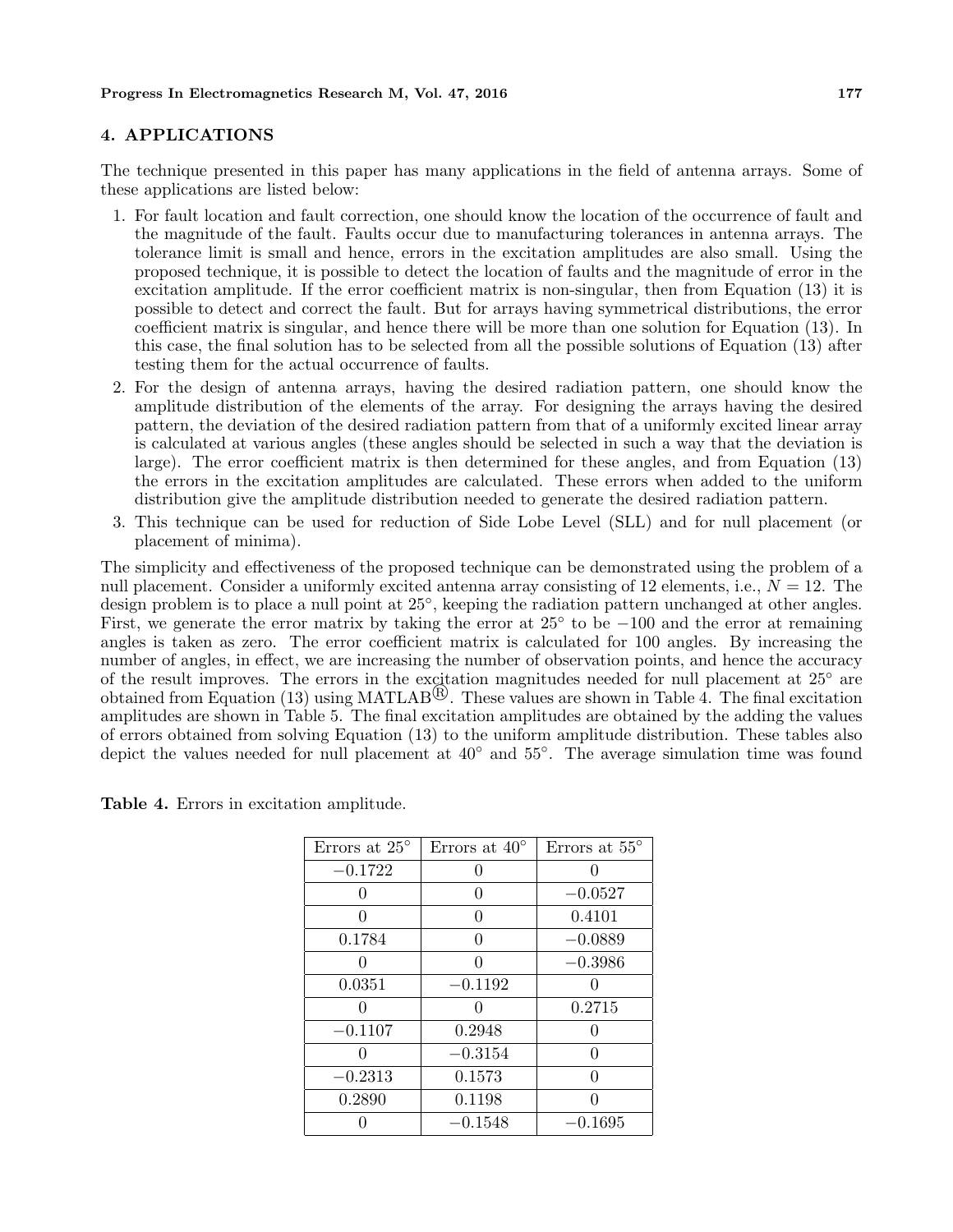| At $25^{\circ}$ | At $40^{\circ}$ | At $55^{\circ}$ |
|-----------------|-----------------|-----------------|
| 0.8278          | 1.0000          | 1.0000          |
| 1.0000          | 1.0000          | 0.9473          |
| 1.0000          | 1.0000          | 1.4101          |
| 1.1784          | 1.0000          | 0.9111          |
| 1.0000          | 1.0000          | 0.6014          |
| 1.0351          | 0.8808          | 1.0000          |
| 1.0000          | 1.0000          | 1.2715          |
| 0.8893          | 1.2948          | 1.0000          |
| 1.0000          | 0.6846          | 1.0000          |
| 0.7687          | 1.1573          | 1.0000          |
| 1.2890          | 1.1198          | 1.0000          |
| 1.0000          | 0.8452          | 0.8305          |



**Figure 2.** Radiation pattern after null placement at (a) 25*◦* , (b) 40*◦* and (c) 55*◦* .

to be 4.30 Sec. The simulations were performed on a Pentium Core Duo Processor having a processor speed of 2 GHz and 1 GB RAM. The computational time indicates that the proposed technique is simple and can be used for real time implementation.

Finally, the radiation pattern obtained after null placement (or placement of minima) along with the radiation pattern before null placement (i.e., uniformly excited array) is shown in Fig. 2. For all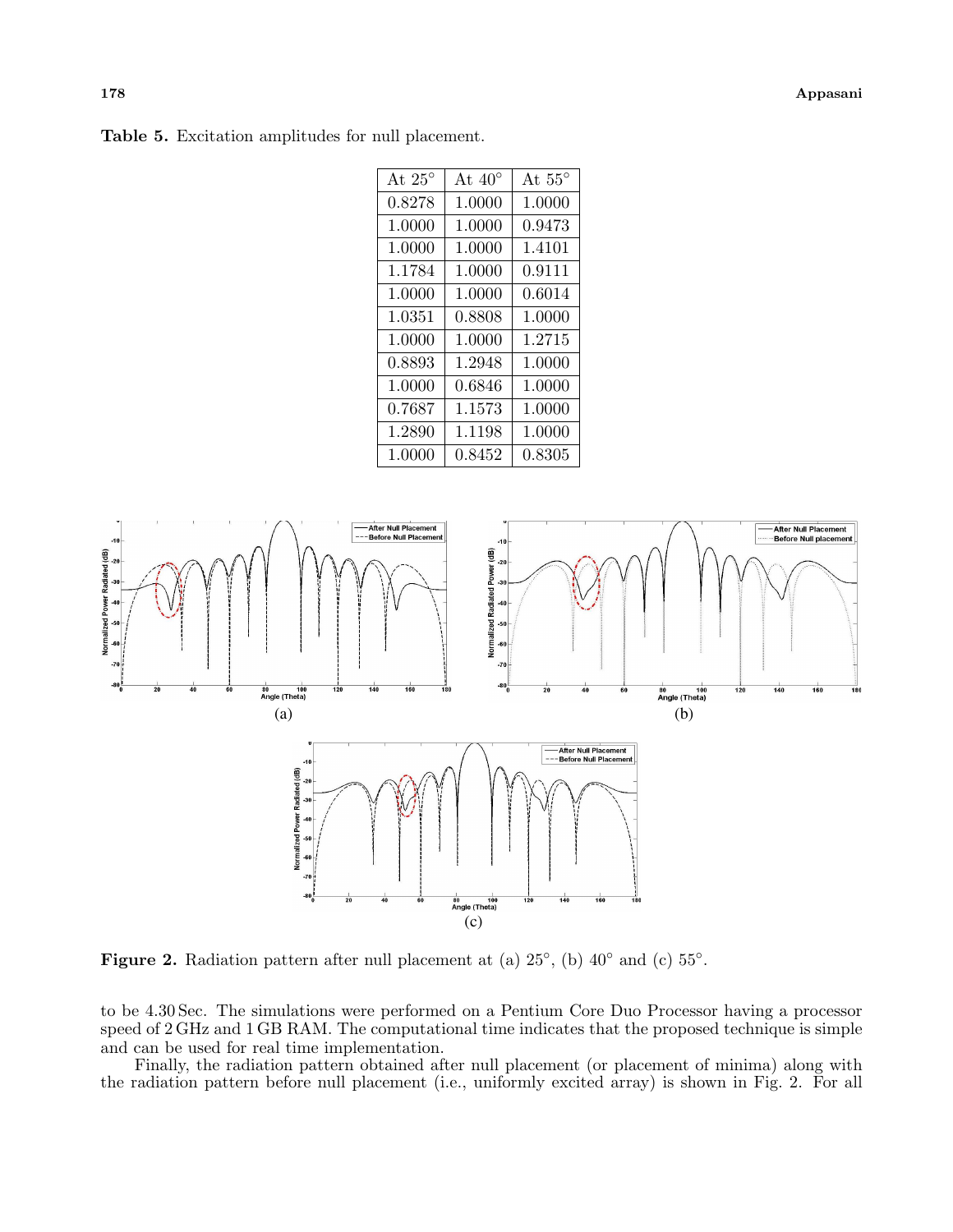#### **Progress In Electromagnetics Research M, Vol. 47, 2016 179**

 $\left[ U_{\theta}^N \right]$ =  $\Gamma$  $\mathbf{I}$  $\mathbf{I}$  $\mathbf{I}$  $\mathbf{I}$  $\mathbf{I}$  $\mathbf{I}$  $\mathbf{I}$  $\mathbf{I}$  $\mathbf{I}$  $\mathbf{I}$  $\mathbf{I}$  $\mathbf{I}$  $\mathbf{I}$  $\mathbf{I}$  $\mathbf{I}$  $\frac{1}{2}$  $\mathbf{I}$  $\mathbf{I}$  $\overline{1}$ 0*.*004 *−*0*.*004 0*.*004 *−*0*.*003 0*.*002 *−*0*.*001 *−*0*.*001 0*.*002 *−*0*.*003 0*.*004 *−*0*.*004 0*.*004 *−*0*.*002 0*.*000 0*.*002 *−*0*.*001 *−*0*.*002 0*.*001 0*.*001 *−*0*.*002 *−*0*.*001 0*.*002 0*.*000 *−*0*.*002 0*.*004 *−*0*.*004 0*.*003 *−*0*.*003 0*.*002 *−*0*.*001 *−*0*.*001 0*.*002 *−*0*.*003 0*.*003 *−*0*.*004 0*.*004 *−*0*.*016 *−*1*.*988 *−*2*.*592 *−*1*.*411 0*.*742 2*.*384 2*.*384 0*.*742 *−*1*.*411 *−*2*.*592 *−*1*.*988 *−*0*.*016 8*.*722 9*.*069 9*.*349 9*.*562 9*.*704 9*.*776 9*.*776 9*.*704 9*.*562 9*.*349 9*.*069 8*.*722 0*.*239 0*.*313 *−*0*.*067 *−*0*.*349 *−*0*.*126 0*.*280 0*.*280 *−*0*.*126 *−*0*.*349 *−*0*.*067 0*.*313 0*.*239 0*.*002 *−*0*.*003 0*.*003 *−*0*.*003 0*.*002 *−*0*.*001 *−*0*.*001 0*.*002 *−*0*.*003 0*.*003 *−*0*.*003 0*.*002 *−*0*.*001 *−*0*.*001 0*.*001 0*.*000 *−*0*.*002 0*.*001 0*.*001 *−*0*.*002 0*.*000 0*.*001 *−*0*.*001 *−*0*.*001 0*.*000 0*.*000 0*.*000 0*.*000 0*.*000 0*.*000 0*.*000 0*.*000 0*.*000 0*.*000 0*.*000 0*.*000 *−*5*.*623 *−*3*.*297 *−*0*.*285 2*.*787 5*.*278 6*.*668 6*.*668 5*.*278 2*.*787 *−*0*.*285 *−*3*.*297 *−*5*.*623 *−*5*.*338 *−*4*.*749 *−*2*.*552 0*.*509 3*.*397 5*.*136 5*.*136 3*.*397 0*.*509 *−*2*.*552 *−*4*.*749 *−*5*.*338 0*.*391 *−*1*.*554 *−*2*.*354 *−*1*.*420 0*.*560 2*.*128 2*.*128 0*.*560 *−*1*.*420 *−*2*.*354 *−*1*.*554 0*.*391 T  $\perp$  $\perp$  $\mathbf{I}$  $\mathbf{I}$  $\perp$  $\mathbf{I}$  $\mathbf{I}$  $\perp$  $\mathbf{I}$  $\mathbf{I}$  $\perp$  $\mathbf{I}$  $\perp$  $\mathbf{I}$  $\mathbf{I}$  $\perp$  $\mathbf{I}$  $\mathbf{I}$  $\overline{1}$ 

cases. The placement of null point is indicated by the dotted circle.

From Fig. 2. it can be observed that using the proposed technique we can place the null point at any desired location. The computational cost involved in finding the excitation amplitudes and needed for generating the desired radiation pattern is considerably lower than the optimization methods. From this simple example of null placement, we can understand the ability of the proposed method in designing of antenna arrays.

## **5. CONCLUSION**

The theoretical framework for a novel technique in the field of antenna arrays is presented. Through detailed mathematical derivations, it is shown that for small errors in the excitation amplitudes (i.e., for *±*10%), the deviation of the radiation pattern from that of the desired radiation pattern can be expressed as a summation of errors contributed by the individual elements of the array. This approximation is justified by performing a Monte-Carlo simulation for varying number of error elements and for different values of tolerance limits. It is also observed that by calculating the error coefficients at angles within the main lobe range of the antenna array, the accuracy can be improved in all cases. An error coefficient matrix is proposed, and its properties are discussed. The application of this matrix in the field of fault detection, fault correction and radiation pattern synthesis is presented. An application of the proposed method of placement of the null point in the radiation pattern is also presented. The proposed technique is found effective in generating the desired radiation pattern, and the computational cost involved is much less than that of optimization techniques. A simple and general analytical method is proposed for generating any desired radiation pattern. There are innumerable applications of this method in the field of antenna arrays, and it is beyond the scope of this paper to discuss all the applications with relevant examples. The author intends to use the theoretical framework presented in this paper for fault analysis (which also includes mathematical details of what to do with singular cases) and radiation pattern synthesis of antenna arrays, in his future work.

## **REFERENCES**

- 1. Elliott, R. E., "Mechanical and electrical tolerances for two-dimensional scanning antenna arrays," *IRE Trans.*, Vol. 6, No. 1, 114–120, Jan. 1958.
- 2. Rodriguez, J. A., F. Ares, H. Palacios, and J. Vassal'lo, "Finding defective elements in planar arrays using genetic algorithms," *Progress In Electromagnetics Research*, Vol. 29, 25–37, 2000.
- 3. Vakula, D. and N. V. S. N. Sarma, "Fault diagnosis of planar antenna arrays using neural networks," *Progress In Electromagnetics Research M*, Vol. 6, 35–46, 2009.
- 4. Acharya, O., A. Patnaik, and B. Choudhury, "Fault finding in antenna arrays using bacteria foraging optimization technique," *National Conference on IEEE Communications (NCC)*, 1–5, Bangalore, 2011.
- 5. Oliveri, G., R. Paolo, and A. Massa, "Reliable diagnosis of large linear arrays A Bayesian compressive sensing approach," *IEEE Trans. Antennas Propag.*, Vol. 60, 4627–4636, 2012.